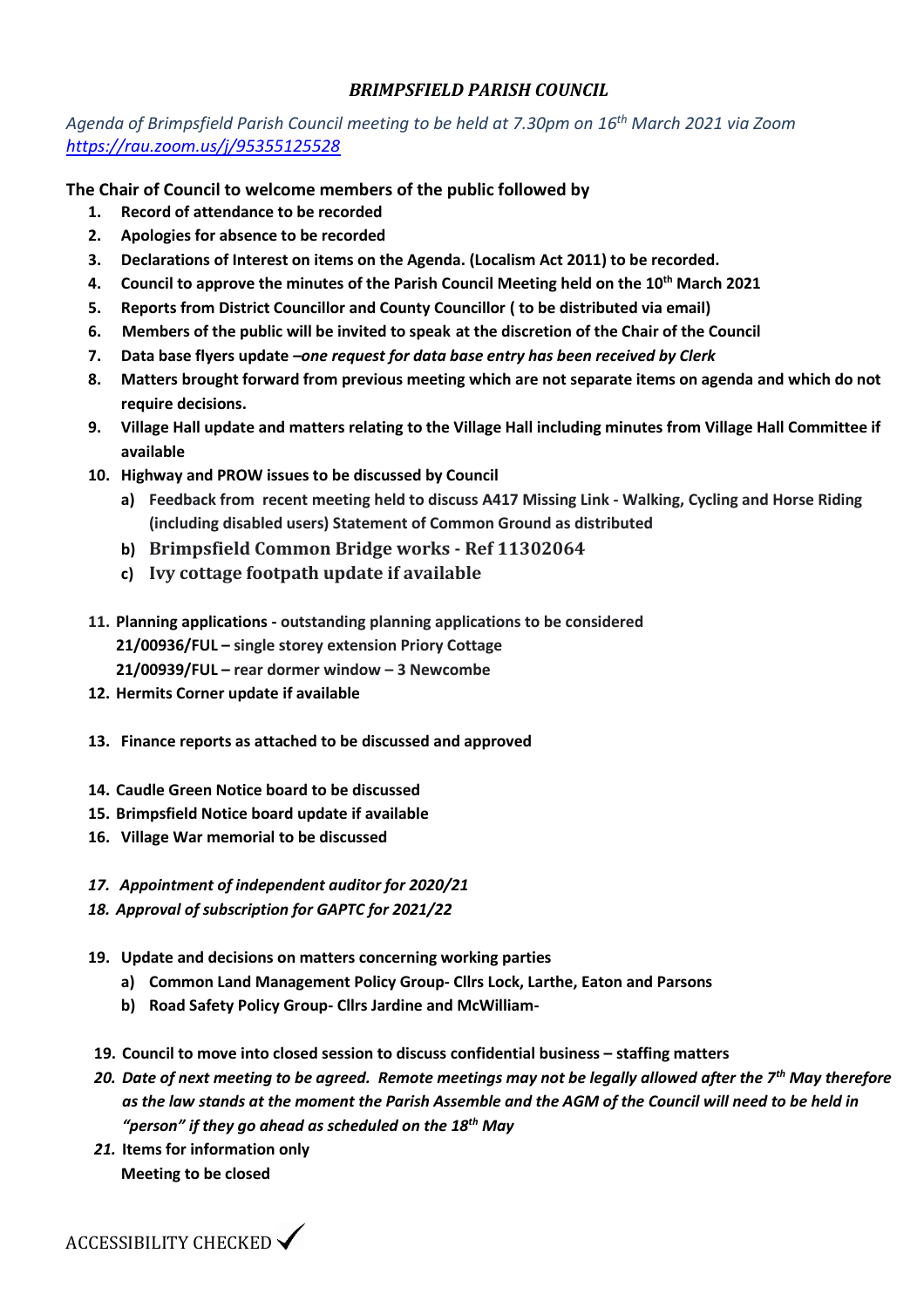#### **Brimpsfield Parish Council**

*Draft minutes of Brimpsfield Parish Council meeting held at 7.30pm on 10th March 2021 via Zoom* 

*<https://rau.zoom.us/j/95473410212>*

#### **The Chair of Council welcomed members of the public followed by**

- **1. Record of attendance recorded as Parish Councillors' Tom Overbury, Jane Parsons, Heather Eaton, Claire Jardine, Roger Lock and Michael McWilliam and one member of the public**
- **2. Apologies for absence recorded from Councillor Archie Larthe**
- **3. Declarations of Interest on items on the Agenda. (Localism Act 2011) were invited – There were none.**
- **4. Council approved the minutes of the Parish Council Meeting held on the 25th February 2021 and 26th January 2021**

#### **5. Planning applications discussed by Council (already distributed via email)**

Erection of extension to Dutch Barn at Brimpsfield Farm Climperwell Road 21/00054/FUL

The majority of Council agreed " to support". The Clerk was instructed to register as support.

One Councillor felt it was an improvement.

One Councillor objected on the basis of over-development.

#### **6. Council discussed notice board repairs**

Council agreed original contractor to take away and make the top waterproof and to improve the backing**.** 

#### **Council to discuss Caudle green notice board at next meeting**

#### **7. Council noted update on Brimpsfield Common Bridge works - Ref 11302064**

Glos Highways Manager -Daniel Tiffney report:

"We had a scheme in place to replace the damaged railings and this was due to happen in the next couple of weeks. Our team carried out a pre-scheme site visit and found that the condition of the actual road edge where we affix the new posts was not good enough to secure the posts properly.

I then commissioned a structural inspection of the bridge, culvert and headwall (that all make up the structure as a this will be carried out by a structural engineer in due course, I am waiting on a date for this work. In the interim we have installed temporary barriers along the bridge.

I am sorry that this is not the news you were hoping, we had anticipated doing a straight replacement scheme, but this is not feasible now. It does make sense now to ascertain what condition the structure as a whole is in and this will inform how we replace the railings and what, if any, additional repair work is required"

#### **8. Council discussed dog bin (near to Church)**

Council were informed that the dog bin has now been replaced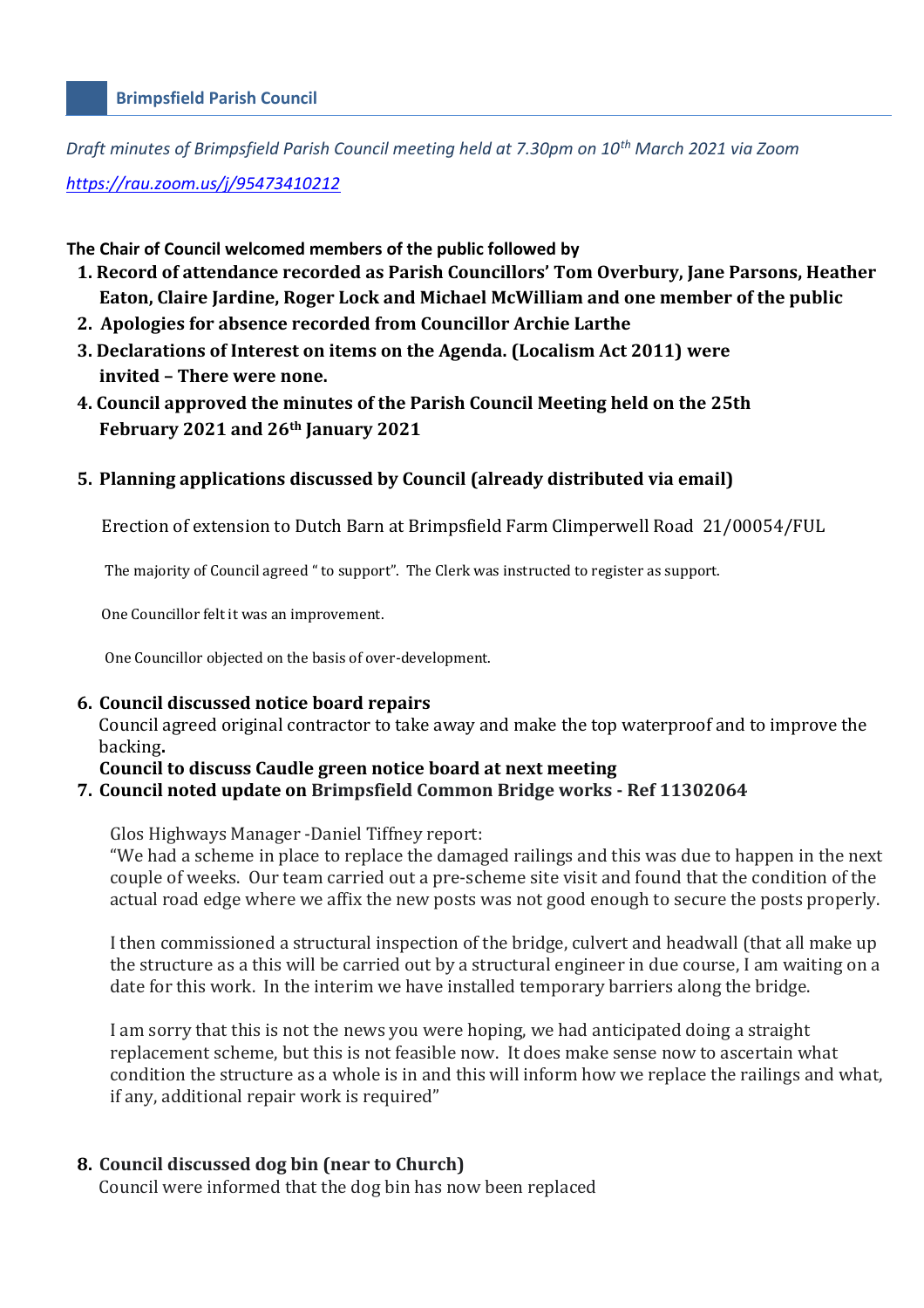### **9. Council discussed footpath behind Ivy Cottage**

The footpath work has been ongoing for a long time. Clerk to ask for a progress report and likely timescales. (to carry forward to next meeting)

#### **10. Items for information only**

Notices re electoral role to be put on website and notice boards. Thanks were recorded to Snow Wardens – Clerk to write to express thanks War Memorial to be put on next meeting. Brimpsfield Village Website now has up to date planning information. (sponsored Brimpsfield Village Hall and Garden Society)

*11. Date of next meeting to be agreed as 16th March 2021 at 7.30pm via zoom* 

**Meeting closed at 20.02**

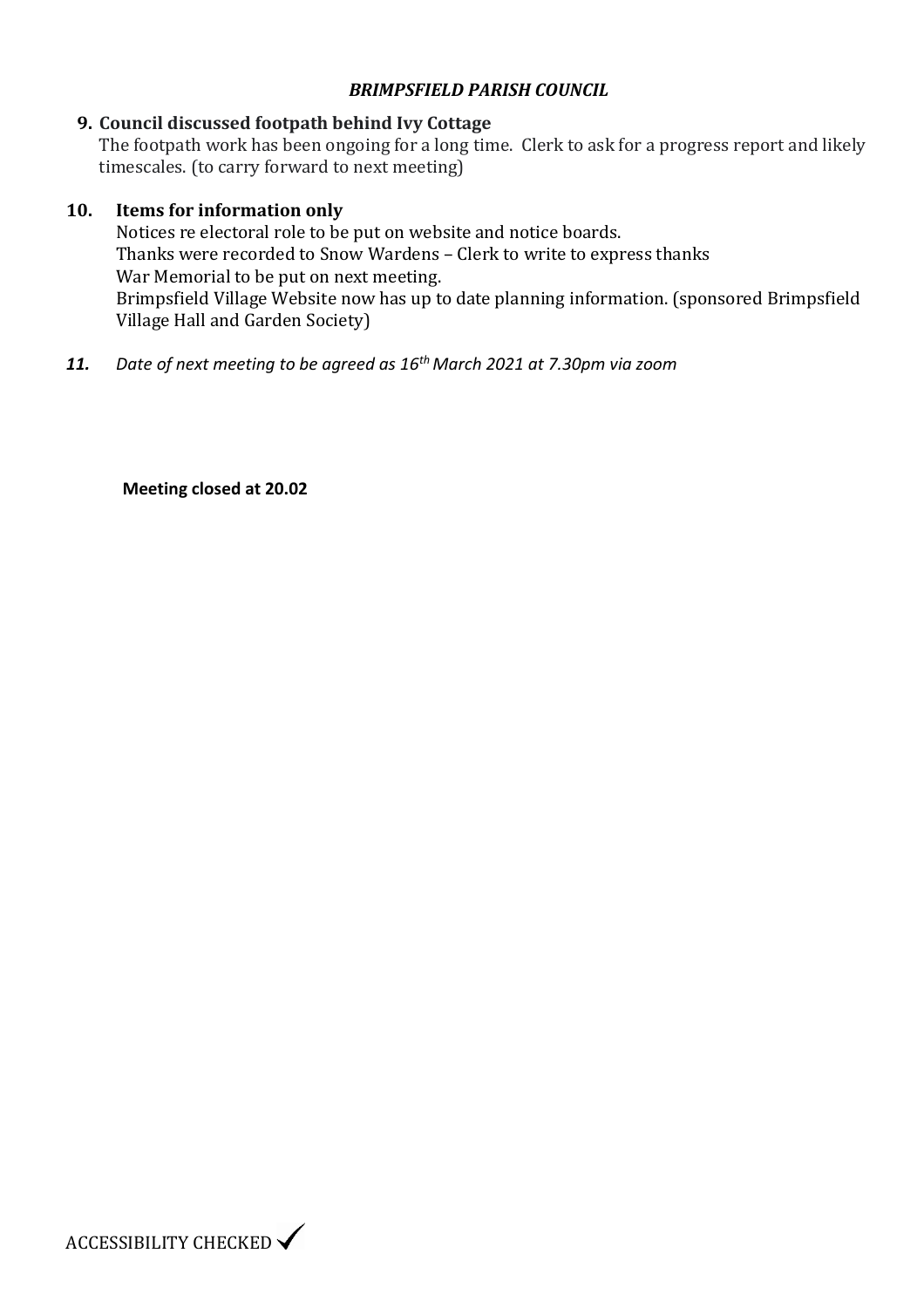### **Bank payments for approval**

| bholder expenses | 579       | 55.66  |
|------------------|-----------|--------|
| hmrc (feb mar)   | 580       | 96.80  |
| ico y/e 31/3/21) | 581       | 40.00  |
| bholder          | <b>SO</b> | 194.18 |
| <b>GAPTC</b>     | 582       | 73.04  |
|                  |           |        |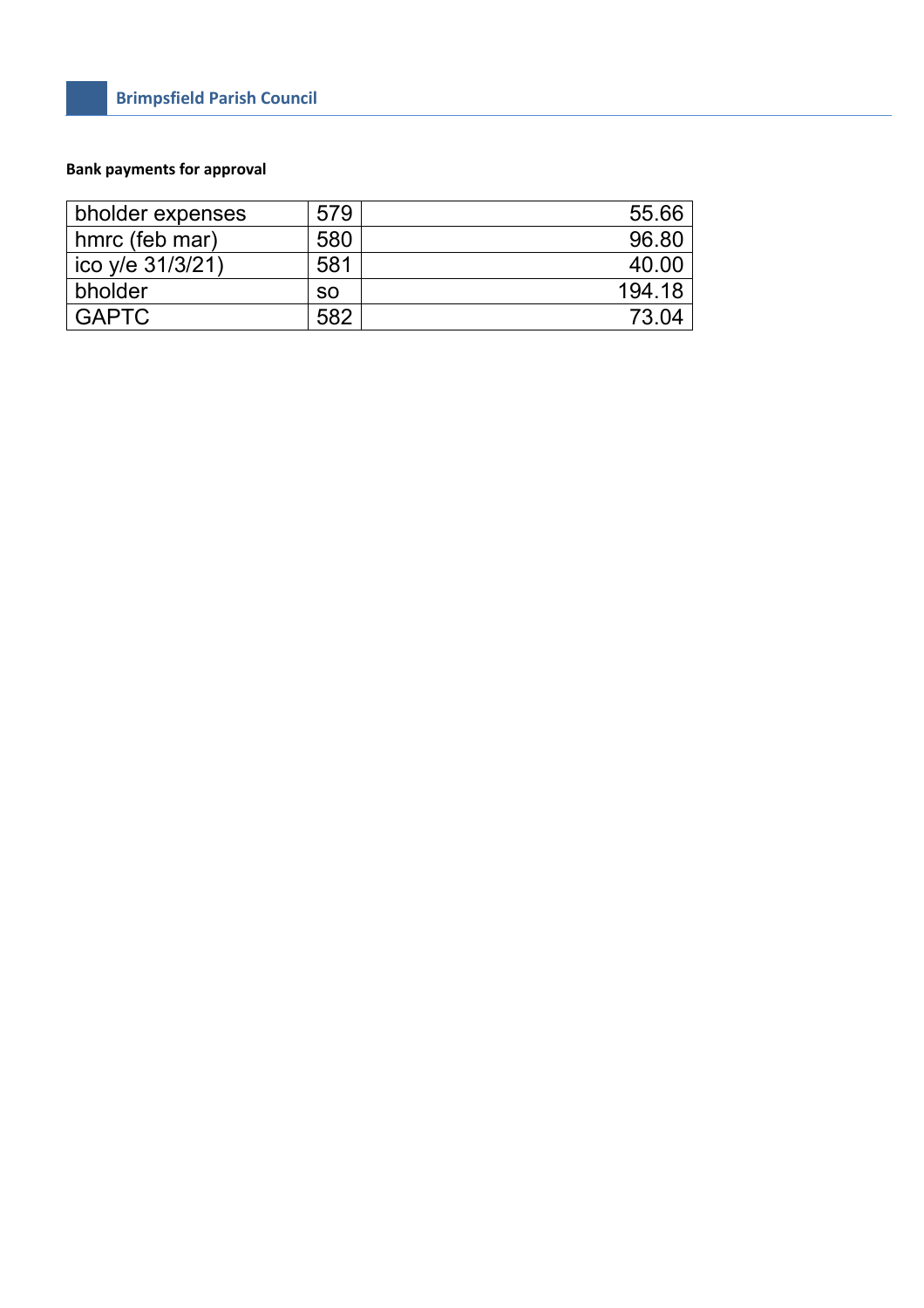### Financial reports - Cash book

|             |                                          |           |         | <b>TOTAL</b>    |         |
|-------------|------------------------------------------|-----------|---------|-----------------|---------|
| <b>Date</b> | Detail                                   | Chq no    | bfwd    | receipt/Payment | balance |
|             |                                          |           |         |                 |         |
| 01.04.20    | opening credit bal (TREASURERS<br>C/A    |           | 3333.96 |                 | 3333.96 |
|             | Opening credit bal (INSTANT<br>/DEPOSIT) |           | 3145.67 |                 | 3145.67 |
| 01/04/2020  | interest                                 |           |         | 0.13            | 3145.80 |
| 01/05/2020  | interest                                 |           |         | 0.14            | 3145.94 |
| 01/06/2020  | interest                                 |           |         | 0.13            | 3146.07 |
| 01/07/2020  | interest                                 |           |         | 0.13            | 3146.20 |
| 01/08/2020  | interest                                 |           |         | 0.11            | 3146.31 |
| 17/04/2020  | precept                                  |           |         | 4650.00         | 7983.96 |
| 27/04/2020  | b holder salary                          | <b>SO</b> |         | -194.18         | 7789.78 |
| 26/05/2020  | b holder salary                          | <b>SO</b> |         | -194.18         | 7595.60 |
| 02/06/2020  | b holder expenses                        | 562       |         | -41.80          | 7553.80 |
| 24/06/2020  | came and co                              | 563       |         | $-365.05$       | 7188.75 |
| 26/06/2020  | b holder salary                          | <b>SO</b> |         | -194.18         | 6994.57 |
| 09/07/2020  | gaptc                                    | 561       |         | -73.75          | 6920.82 |
| 27/07/2020  | b holder salary                          | <b>SO</b> |         | -194.18         | 6726.64 |
| 30/07/2020  | swell and mullings                       | 566       |         | $-149.20$       | 6577.44 |
| 31/07/2020  | b holder expenses                        | 565       |         | -55.60          | 6521.84 |
| 26/08/2020  | b holder salary                          | <b>SO</b> |         | -194.18         | 6327.66 |
| 28/07/2020  | I selkirk                                | #567/574  |         | $-105.00$       | 6222.66 |
| 14/09/2020  | b holder expenses                        | 568       |         | -70.13          | 6152.53 |
| 19/11/2020  | b holder expenses                        | 569       |         | $-58.58$        | 6093.95 |
| 19/11/2020  | a partridge                              | 570       |         | $-1290.00$      | 4803.95 |
| 19/11/2020  | pata payroll                             | 571       |         | -46.50          | 4757.45 |
| 19/11/2020  | hmrc (april to nov)                      | 572       |         | $-387.80$       | 4369.65 |
| 26/09/2020  | b holder salary                          | so        |         | $-194.18$       | 4175.47 |
| 26/10/2020  | b holder salary                          | <b>SO</b> |         | $-194.18$       | 3981.29 |
| 24/09/2020  | precept                                  | bacs      |         | 1550.00         | 5531.29 |
| 09/09/2020  | interest                                 | bacs      |         | 0.03            | 3146.34 |
| 09/10/2020  | interest                                 | bacs      |         | 0.03            | 3146.37 |
| 09/11/2020  | interest                                 | bacs      |         | 0.03            | 3146.40 |
| 09/12/2020  | interest                                 | bacs      |         | 0.03            | 3146.43 |
| 26/11/2020  | b holder salary                          |           |         | -194.18         | 5337.11 |
|             |                                          | so        |         | -194.18         |         |
| 26/12/2020  | b holder salary                          | so        |         |                 | 5142.93 |
| 12/01/2021  | b holder expenses                        | 573       |         | -86.05          | 5056.88 |
| 12/01/2021  | pata payroll                             | 575       |         | $-23.25$        | 5033.63 |
| 12/01/2021  | pkf littlejohn                           | 576       |         | $-48.00$        | 4985.63 |
| 12/01/2021  | hmrc (dec;jan)                           | 577       |         | $-96.80$        | 4888.83 |
| 21/01/2021  | ICO y/e 31/3/20)                         | 578       |         | $-40.00$        | 4848.83 |
| 26/01/2021  | salary                                   | so        |         | 194.18          | 5043.01 |
| 16/03/2021  | bholder expenses                         | 579       |         | $-55.66$        | 4987.35 |
| 16/03/2021  | hmrc (feb mar)                           | 580       |         | $-96.80$        | 4890.55 |
| 23/03/2021  | ico y/e 31/3/21)                         | 581       |         | $-40.00$        | 4850.55 |
| 26/02/2021  | bholder                                  | so        |         | $-194.18$       | 4656.37 |
| 09/01/2021  | interest                                 | bacs      |         | 0.03            | 3146.46 |
| 09/02/2021  | interest                                 | bacs      |         | 0.03            | 3146.49 |
| 16/03/2021  | <b>GAPTC</b>                             | 582       |         | $-73.04$        | 4583.33 |
| 01/03/2021  | wayleave                                 | income    |         | 28.98           | 3175.44 |

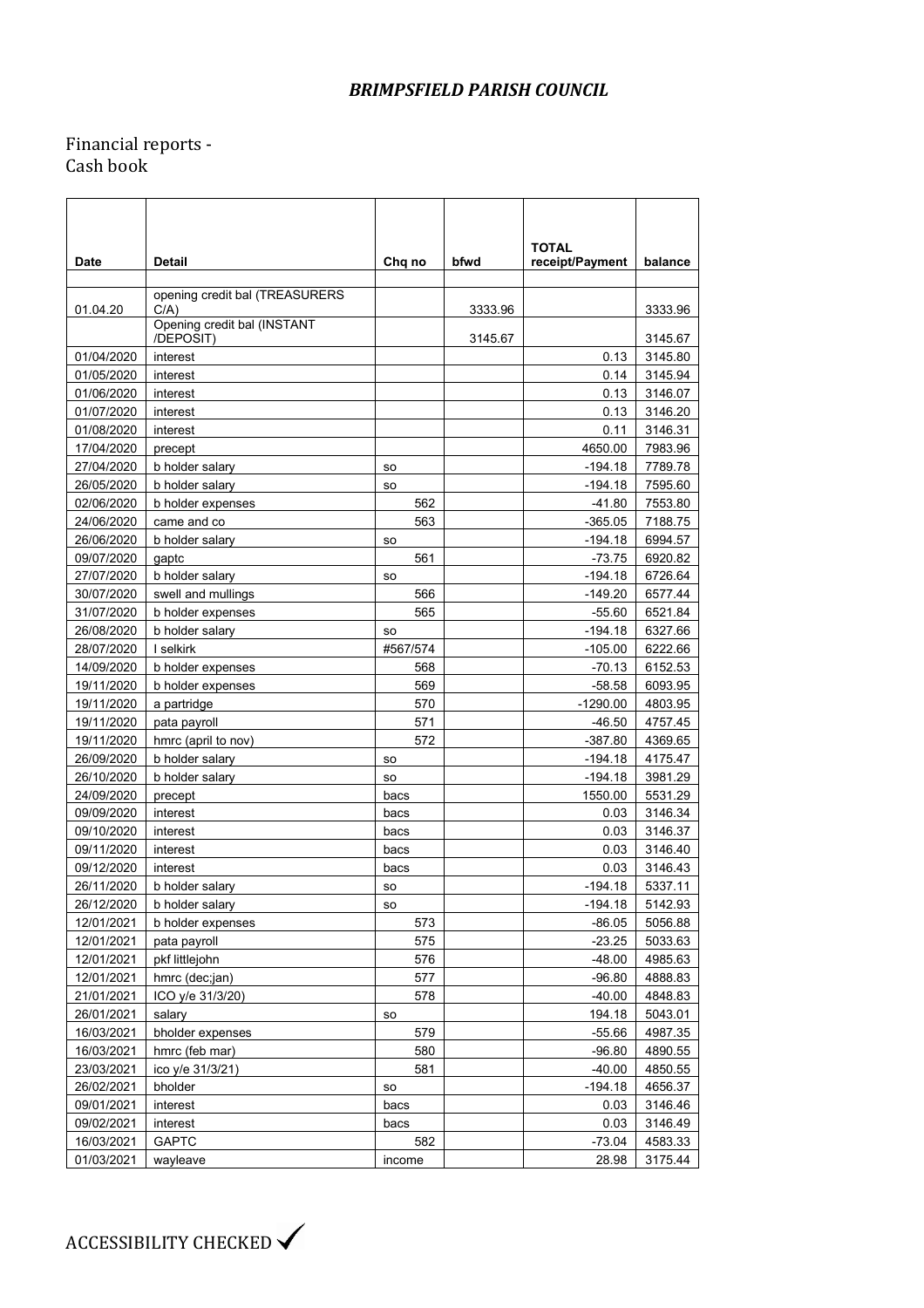# Bank reconciliation

| <b>BANK SUMMARY</b>                  |                         |     |         |         |
|--------------------------------------|-------------------------|-----|---------|---------|
|                                      | o/bal 1/4/20            |     | 6479.63 |         |
|                                      | payments TO 10/3/21     |     | 5338.99 |         |
|                                      | receipts TO 10/3/21     |     | 6229.80 |         |
|                                      | Closing balance 10/3/21 |     |         | 7370.44 |
| <b>BANK</b><br><b>RECONCILIATION</b> |                         |     |         |         |
| treasurers                           | bank statement 29/2/21  |     |         | 4460.47 |
|                                      | outstanding receipt     |     |         | 28.98   |
|                                      | outstanding cheques     |     |         |         |
|                                      |                         | 579 | 55.66   |         |
|                                      |                         | 580 | 96.80   |         |
|                                      |                         | 581 | 40.00   |         |
|                                      |                         | 582 | 73.04   |         |
|                                      |                         |     |         | 265.50  |
|                                      |                         |     |         | 4223.95 |
|                                      | INSTANT(DEPOSIT)9/2/21  |     |         | 3146.49 |
|                                      | <b>BANK BALANCE</b>     |     |         | 7370.44 |